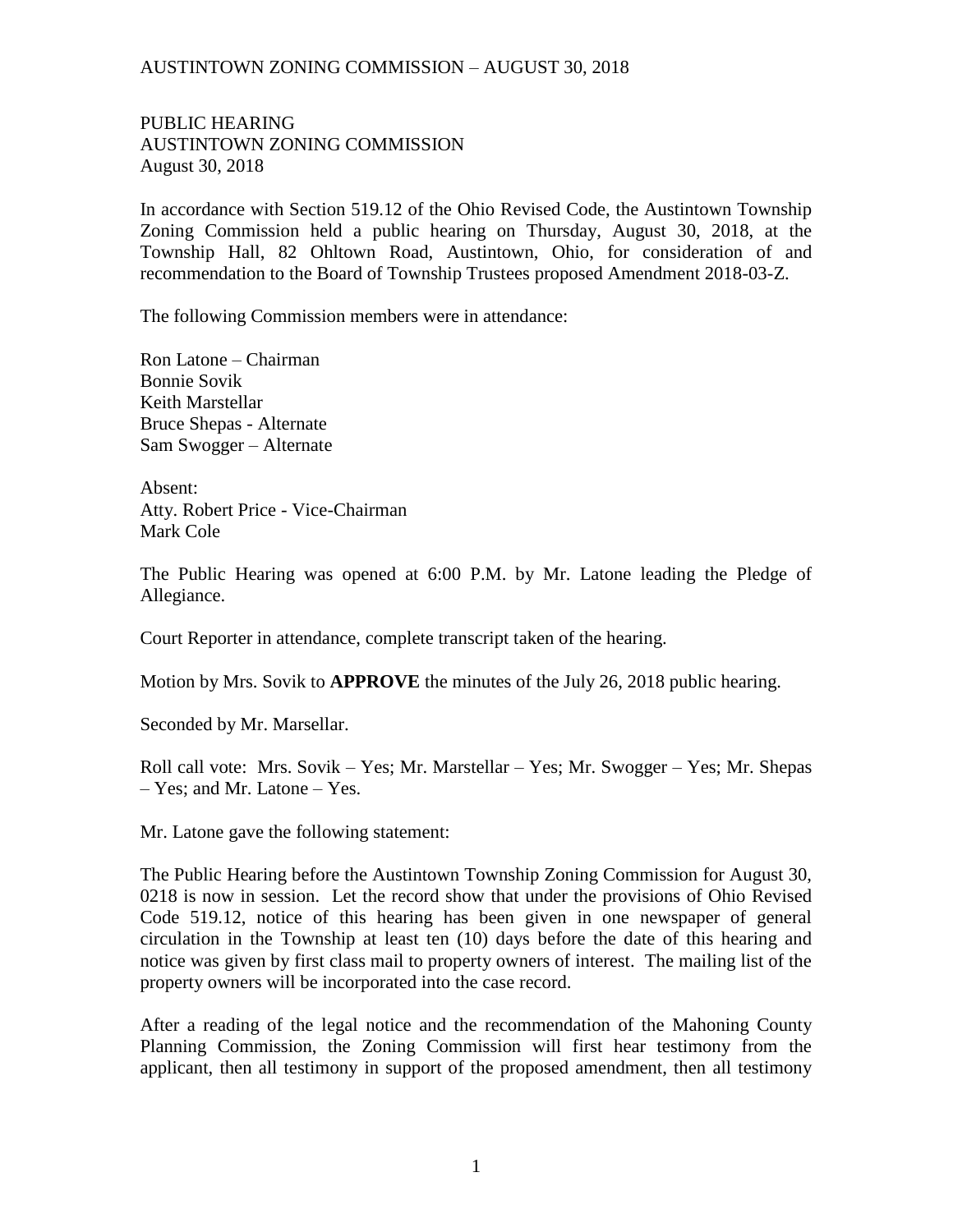against the amendment. If testimony is offered against the request, the applicant will be given a short rebuttal opportunity.

When all testimony has been given, the Zoning Commission will act by motion upon the recommendation of the Mahoning County Planning Commission and our recommendation will be forwarded to the Board of Trustees for a future hearing and a final decision.

All testimony and questions are to be directed to the Zoning Commission. We ask that only one person speak at a time as we have a court reporter present. Prior to testifying you must step to the podium and state your name and address.

# **AMENDMENT 2018-03-Z**

Joe Koch Construction, 7068 Mahoning Avenue, Austintown, Ohio, 44515, and Herons Land Company, LLC, 6629 Chestnut Ridge, Hubbard, Ohio, 44425, requests the rezoning of the approximate southerly 7.625 acre portion of a parcel of land containing approximately 8.50 acres, Lot No. 26, Boulder Creek Plat No. 1 Re-Plat, Parcel 48-121- 0-032.26, Austintown Township, from a Residence R-1 District to a Planned Unit Development and the rezoning of the northeasterly 0.51 acre portion of a parcel of land containing a total of 30.722 acres, Tract 9, Parcel 48-124-0-005, from a Residence R-1 District to a Planned Unit Development for a combined Planned Unit Development measuring 8.28 acres. The proposed Planned Unit Development will allow for the construction of 15 single-family dwellings on separately platted lots with a minimum of 1,700 square feet of livable space for ranches and 2,000 square feet of livable space for two-story dwellings, full basements, concrete driveways, a private access drive to be constructed to Mahoning County Sub-Division Regulation Type "A" street design specifications, vehicular ingress-egress from Herons Circle only, and a homeowner's association with an architectural control committee. Lot No. 26, Boulder Creek Plat No. 1 Re-Plat, is located on the south side of the Boulder Creek Drive right-of-way, at the eastern cul-de-sac terminus, and abuts Lot Nos. 8, 10, 12, 14, 16, 18, 20, 22, and 24 of the Boulder Creek Plat No. 1; is irregular in shape, having a frontage of 60 feet on the cul-desac, an easterly property measurement of approximately 521 feet and a southerly property line measurement of 1,052.93 feet; and is zoned as a Residence R-1 District within Austintown Township, Mahoning County, State of Ohio. Parcel 48-124-0-005 is located at the northerly terminus of the Herons Circle right-of-way; and is zoned as a Residence R-1 District within Austintown Township, Mahoning County, State of Ohio.

Zoning Inspector Crivelli read the applicant's letter of request dated August 6, 2018 into the case record, referenced a 24" x 36" site plan entitled "The Landings at Boulder Creek", the case mailing list, and four plat maps prepared by the zoning office. Also referenced was an e-mail approval from Captain Rick Milliron of the Austintown Fire Department regarding fire safety access. Also read into the case record was a letter of permission from Dan Alvarez allowing Mr. Koch to represent the Herons Land Company, LLC interests at the public hearing.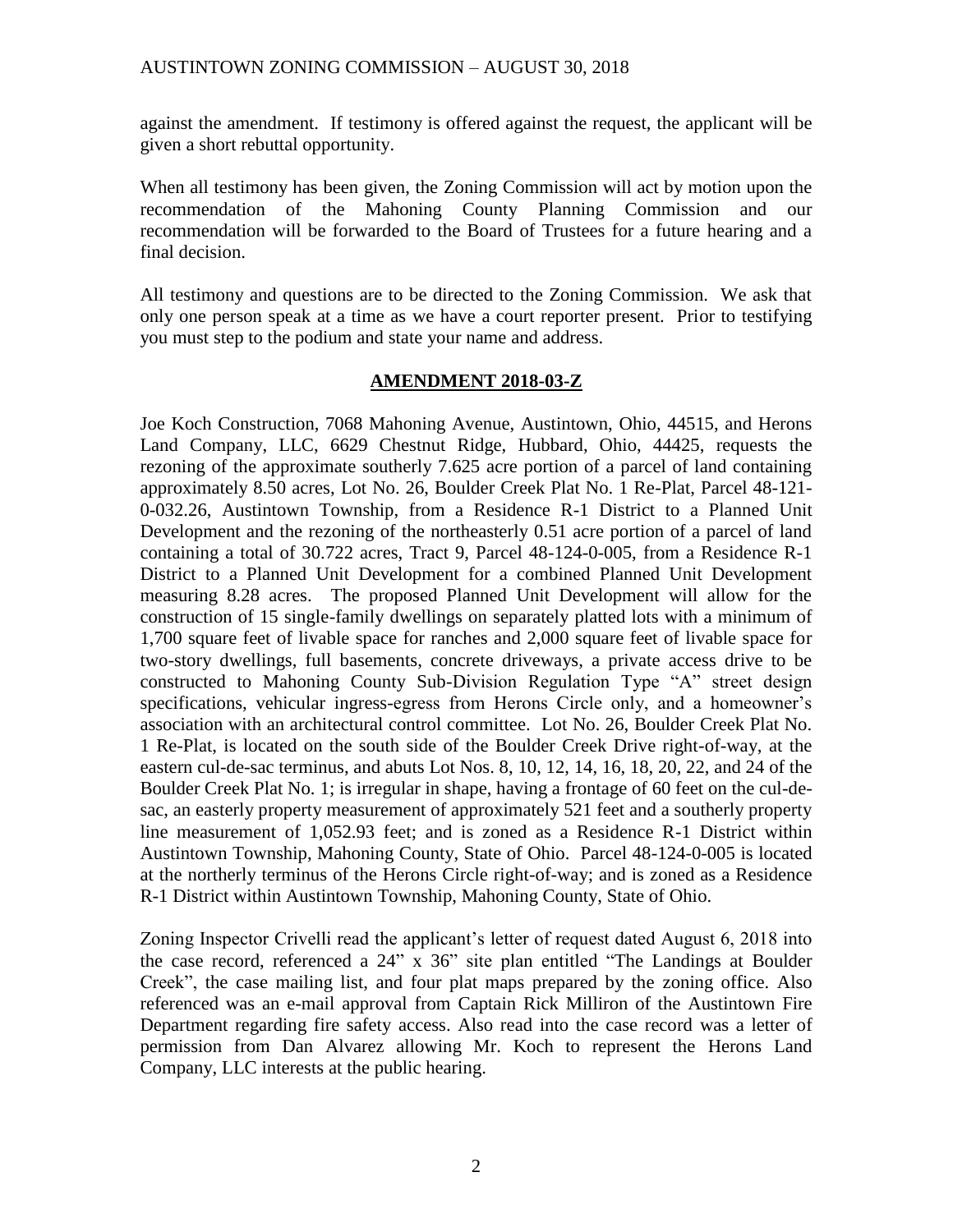Zoning Inspector Crivelli read the following recommendation into the case record: **MAHONING COUNTY PLANNING COMMISSION:** Recommended **APPROVAL** of the request per the agenda at their meeting held on August 28, 2018.

Joe Koch Construction, 7068 Mahoning Avenue, Austintown, Ohio, 44515, stated the information was contained in the application letter and he would answer any questions the Board may have. Mr. Latone inquired about traffic and construction vehicles and how it would affect residents in the area. Mr. Koch stated no one would be affected any differently than when Herons was first developed. The intent was for this property to be developed into the Herons sub-division when it was purchased by Rick Salata. Mr. Koch submitted Exhibit "A" with the area of the proposed PUD highlighted within the northerly portion of the Herons development. Mr. Koch also submitted an 8'x11" color drawing of the preliminary Herons Development marked as Exhibit "B". He stated the road will terminate unlike the original design wherein the road circled around. He described the differences from the original design of Herons and the proposed PUD as "innocuous".

Mr. Latone inquired about sewer and water lines. Mr. Koch stated the water department will require the water line to be looped thru Boulder Creek. The line currently terminates at the top of the cul-de-sac. He described looping as circulating water from two sources. Electric is there. Sewer will be provided via gravity without the need for a lift station as originally planned for Herons which will alleviate future maintenance requirements on the sanitary system. Access will be from Herons as based on the original design with no cut-thru from Boulder Creek.

Mr. Marstellar inquired about future development. Mr. Koch advised Herons Phase 5 was approved. Zoning Inspector Crivelli advised preliminary approval has been given by the Mahoning County Planing Commission for 25 lots for "Herons Phase 5" associated with another developer for the extension of Herons Circle and the proposed Swan Drive cul-de-sac street and Mr. Koch's PUD is proposed to tie into Phase 5 at the north end.

Kerry Cross, 120 Edgewater Drive, stated this area has PUD's and referenced the condos and villas at the entrance of Herons Landing, Pine Willow to the north of Boulder Creek along with Lilac Lane and Cross Creek in the general area. This PUD will enhance the area and not be a negative. The PUD is more restrictive than most developments. This is a positive for Austintown.

No one else in attendance to speak in favor of the request.

Kimberly Smrek, 515 Crimson Court, gave the following statement:

I am addressing the Zoning Commission as the president of Heron's Landing Master Home Owner's Association. The residents of Heron's Landing implore this commission to reject proposed Amendment 2018-03-Z in order to preserve the design of Heron's Landing Development and prohibit Joe Koch Construction access to his planned unit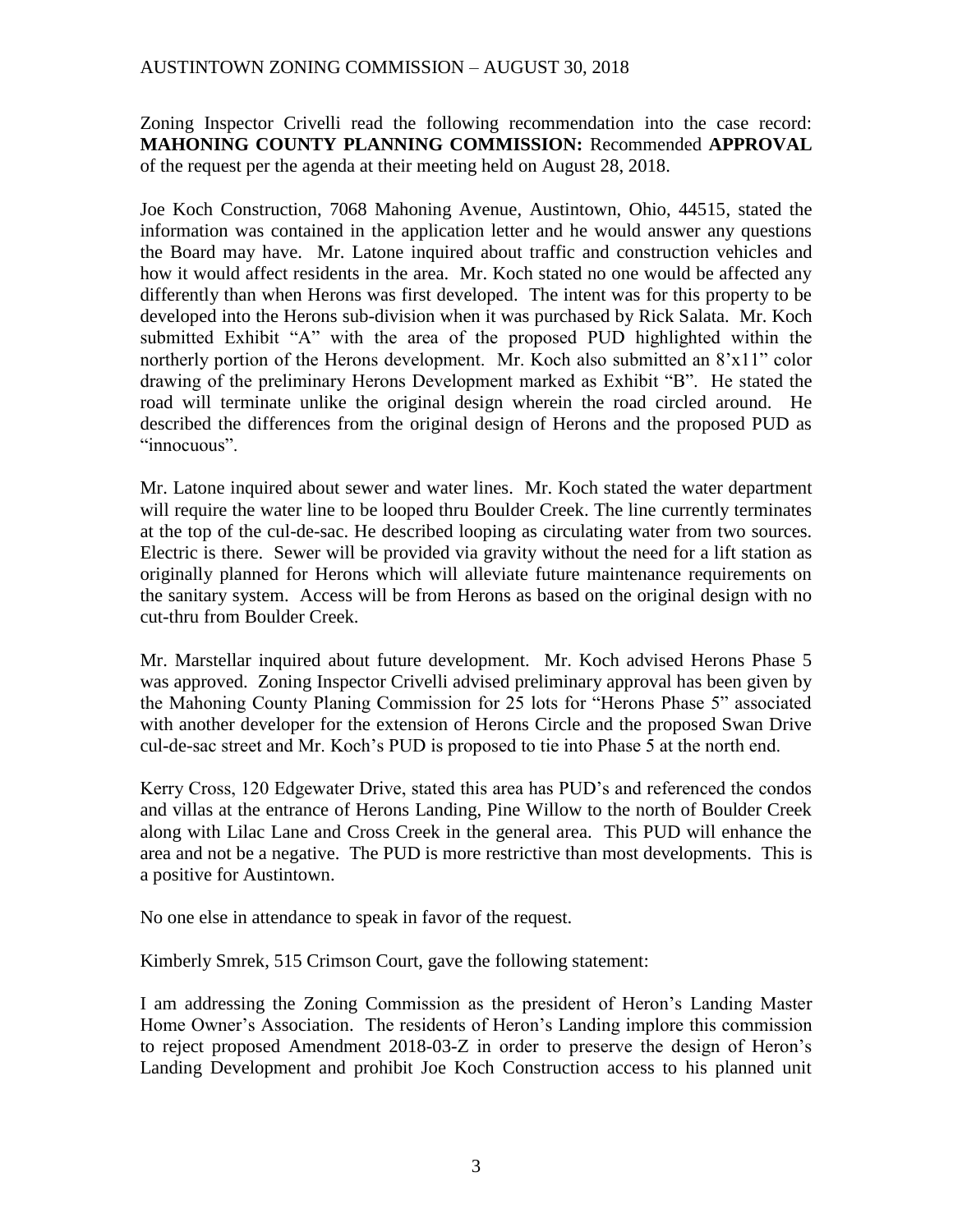development district which is directly south of his previous designed Boulder Creek subdivision.

Per the Mahoning County Auditor's website, the property parcel referenced and owned by Joe Koch Construction has a property address listed at Boulder Creek Drive, not Heron's Landing. Further, this parcel is not landlocked preventing access and development of the proposed "Landings at Boulder Creek" via Boulder Creek Drive. The name itself suggests access from the well-known established development of Boulder Creek.

Also, according to the Mahoning County Auditor's website, Herons Land Company LLC, owner of the other referenced parcel in the amendment has not paid real estate taxes on that parcel since 2015. How can this developer request any type of amendment with unpaid monies due our county, township, and school district? Can this Commission be confident that the developer will have the financial means to develop this parcel and not leave our community with a road for the sole purpose of accessing Landings at Boulder Creek?

In closing, our community members are not opposed to the development of "Landings of Boulder Creek", we think it is a great sign the home market is rebounding and there is a need for new homes. We reject the proposed access to the property via Heron's Landing. The Heron's Landing future development according the developers I have talked to never included that parcel. We take great pride in our development as evident in our wellmaintained boulevard, clubhouse, and enforced restrictions through our Home Owner's Association. They will not be part of our homeowners association and it has been made clear they want no part of it.

I have for your review the following documents to support our opposition to this amendment:

1)Petition requesting the Austintown Township Zoning Commission decline the Amendment in order to preserve the Heron's Landing development signed by the majority of our development;

2) A Heron's Landing development map;

3) Mahoning County Auditor record of Parcel No. 48-121-0-032.26-0 owned by Joe Koch Construction Inc. showing they are not landlocked but are able to access the parcel thru Boulder Creek Drive; and

4) Mahoning County Auditor record of Parcel No. 48-124-0-005.00-0 owned by Herons Land Company LLC depicting their outstanding real estates taxes.

Thank you for your time and consideration of our opposition to this amendment.

Zoning Inspector Crivelli marked the documents as Exhibit "C" and noted they contained 11 pages.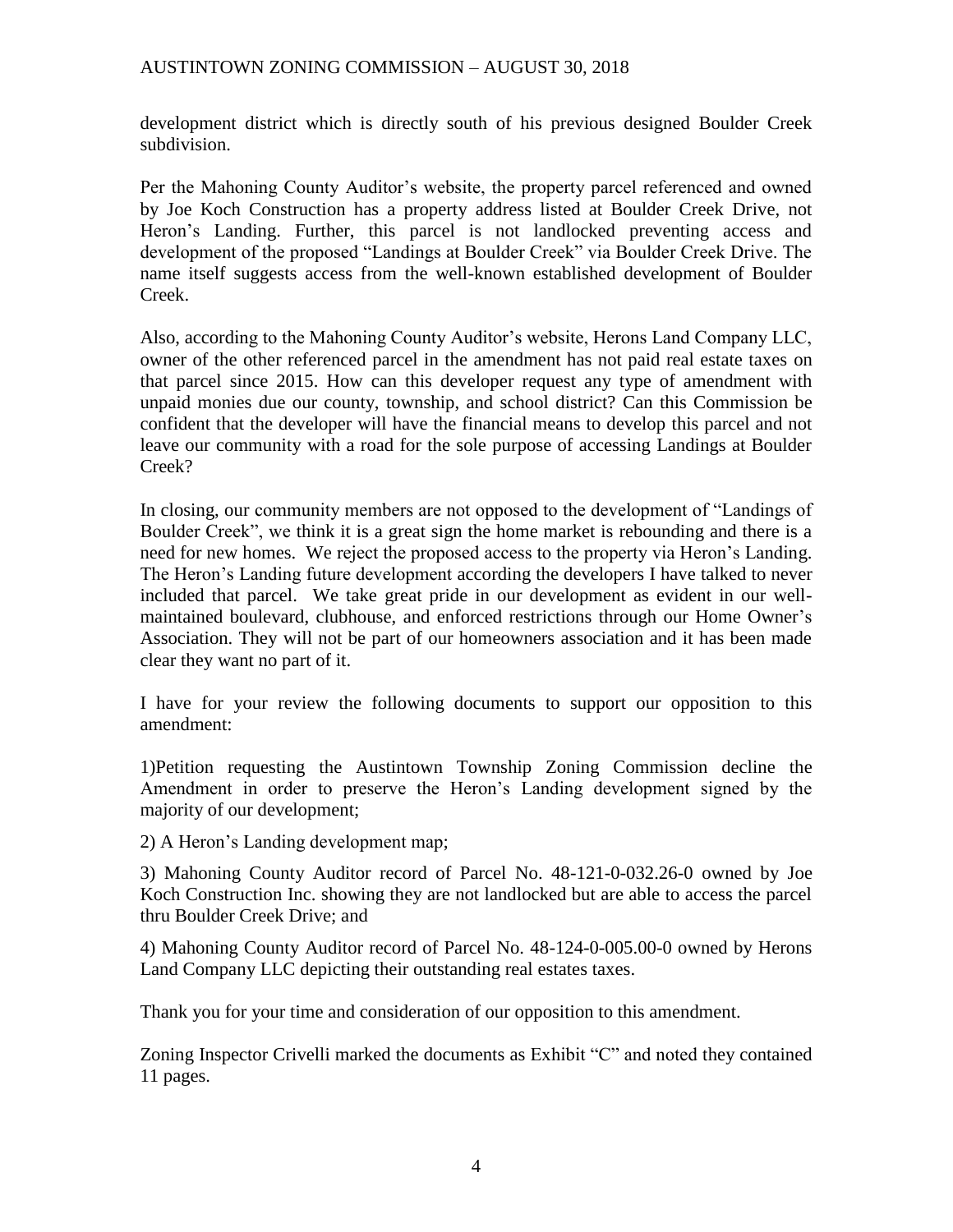Mike Stelluto, 6054 Herons Circle, states we need more houses in the market two to three times our current median house price of \$95,000.00. He is not totally against increasing neighborhoods with elevated retail generating higher tax dollars for the community. He is against a parcel of land in Boulder Creek that can be made to attach to our development. It is confusing with the name. People will look at homes and wonder why they can't be part of our community. Its Herons Landing but technically its Boulder Creek. It looks confusing as if no one planned it and it looks a little crazy. The plot of land left empty on Boulder Creek was too loop around into this area, but we will have to wait for Mr. Koch's rebuttal. This will add more homes to Herons Landing where we have too many as it is. The other area that was part of Herons Landing was not part of the original Herons Landing and should be easily added to Boulder Creek, not Herons Landing.

Tom Stellars, 5900 Herons Boulevard, stated when Herons Landing was first a concept they asked to be allowed to enter thru College Park. The request was denied, thus, there was only one entrance into Herons Landing. This is a similar situation so the application should be denied.

Mathew Hoskins, 6001 Herons Circle, stated he is opposed to have the entrance thru Herons Landing.

Pat Julian, 5918 Herons Boulevard, stated he is opposed as he has been in Herons for 16 years. For 15 years he has listened to trucks coming in and out and every one leaks oil. There are spots and cracks all over the road. We expected this when we moved in. This is now a surprise to hear there will be trucks using the road. He is against the noise, the dirt, and the mud tis will cause.

Angela Ciarniello, 6066 Herons Circle, stated she built her house five years ago and choose Herons Landing because of the HOA and beautiful neighborhood. She is not opposed to Joe Koch building houses but is opposed to it not being part of the HOA. She is opposed to access from the neighborhood that all pay to keep beautiful. They have the ability to go thru there but are not paying for anything. She wants the record to know she is totally against it.

Dennis Hohas, 5860 Boulder Creek Drive, inquired about the effect the development would have on storm and sanitary sewer and inquired of the original plan for Herons Landing. He asked if the land would be used as a temporary access road for not just the storm and sewer lines but also for the development of housing. He has been at Boulder Creek for 17 years and during that time a PUD was developed behind him and he had to litigate and argue with the developer as they built a home directly behind him that was six feet higher than his property and every time it rained he received rain water. The owner eventually put in a retaiton pond and he wanted to know if that was going to happen to his neighbors across the street.

Steve Fish, 505 Crimson Court, stated he was against the request. It will dramatically change the integrity and character of Herons Landing. He asked the Board to ask Mr.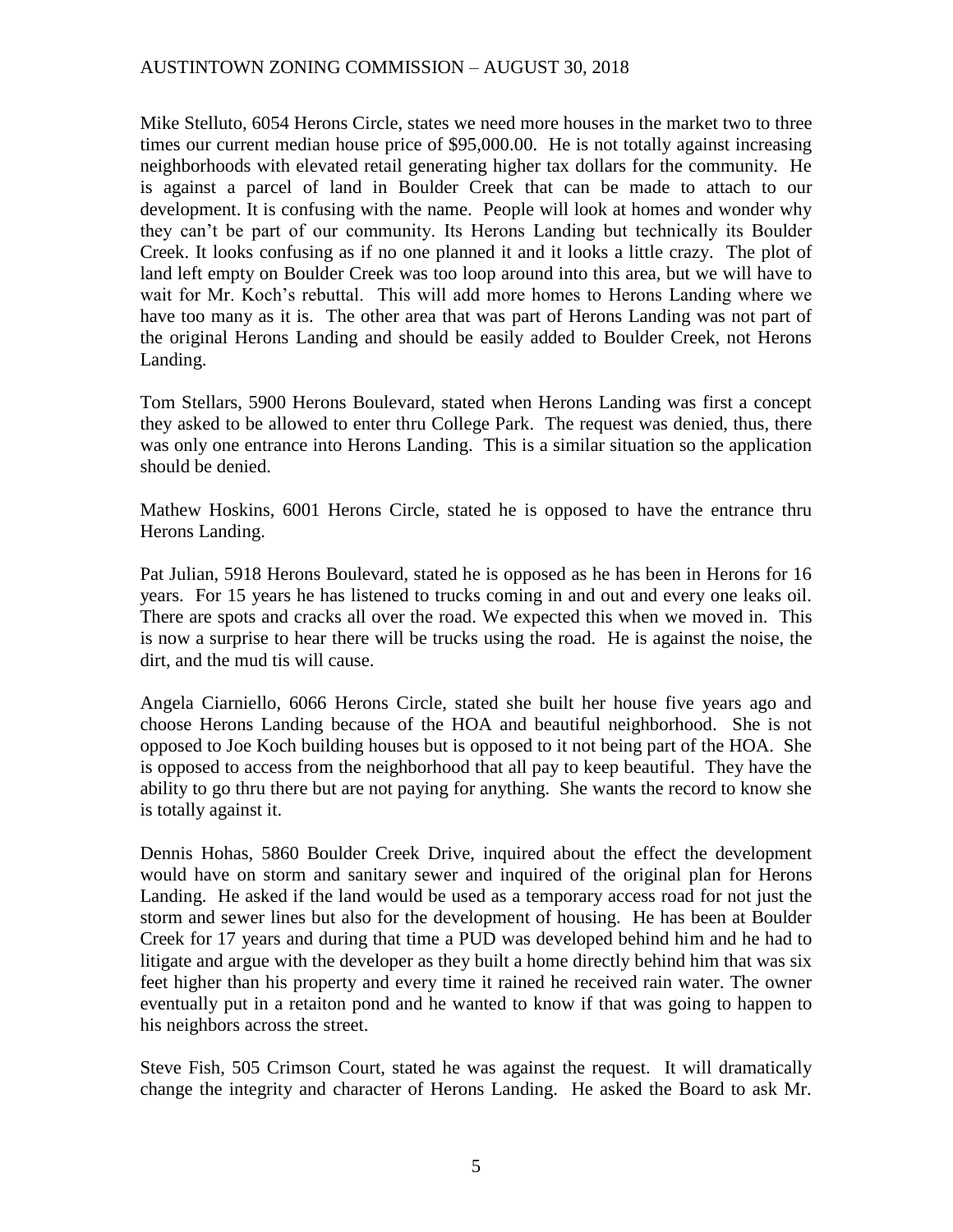Koch why he is not willing to sit down with the HOA and address any of their concerns. Mr. Koch is circumventing it and working around it.

Celina Williams, 5861 Boulder Creek Drive, stated she is not against the construction of homes behind her but asked how much room will be left between her back yard and the start of the new property. One of the reasons they moved there was because of the beautiful woods behind their house. They moved there in 2015 and this is a shock and huge change from what they originally expected. She is completely against any type of cut thru from the cul-de-sac on Boulder Creek. She has four small children and they moved to their house because of the cul-de-sac and that would completely change what a cul-de-sac is.

Traci Stephens, 6001 Boulder Creek, stated she moved to Boulder Creek last year and always wanted a home with a creek in the back and woods. She is an outdoor girl who likes to be in the woods and the creek with her kids. She is not against building in Herons Landing. She asked if there would be a separate HOA. Zoning Inspector Crivelli advised that was what Mr. Koch was proposing. She advised Boulder Creek did not have an HOA and doesn't agree with changing the cul-de-sac but she loves her neighborhood the way it is.

Rich Kalosky, stated he lives in the villas and was at the meeting on Sunday and he opposes having people in an association behind us using lighting and so forth and it will be dangerous with no lighting. He does not know why Mr. Koch does not want to get on board and do the things we do in our community and we shouldn't have to put up with it because it will make our community far less safe.

Richard Rielly, 5833B Herons Boulevard, stated they moved to Herons 11 years ago and appreciated the self-contained community and original layout. He expressed concerns regarding an increase in volume of traffic with cars, vehicles, and construction equipment not mixing will with kids on bikes and scooters. There is another option available by using access thru Boulder Creek.

Dennis Hohs, 1377 Mulberry Run, approached the Commission holding his five-year old daughter in his arms and stated he is purchasing a home on Boulder Creek and is against access from Boulder Creek. If it becomes an access road he will probably move to Canfield. Don't ruin the neighborhood with an access road to the villas. That would jeopardize old people driving thru who can't see well and little kids on the street. Maintain the cul-de-sac on Boulder Creek.

Brad Bezot, 1613 Herons Circle, asked why Mr. Koch is choosing to add a longer length of road thru Herons Circle to the new development versus access via Boulder Creek. He further stated this will add 15 homes to Dave Hill's 25 new lots and add to the 65 homes we already have. He asked why Mr. Koch didn't he show any initiative to buy Herons properties that were in bankruptcy years ago?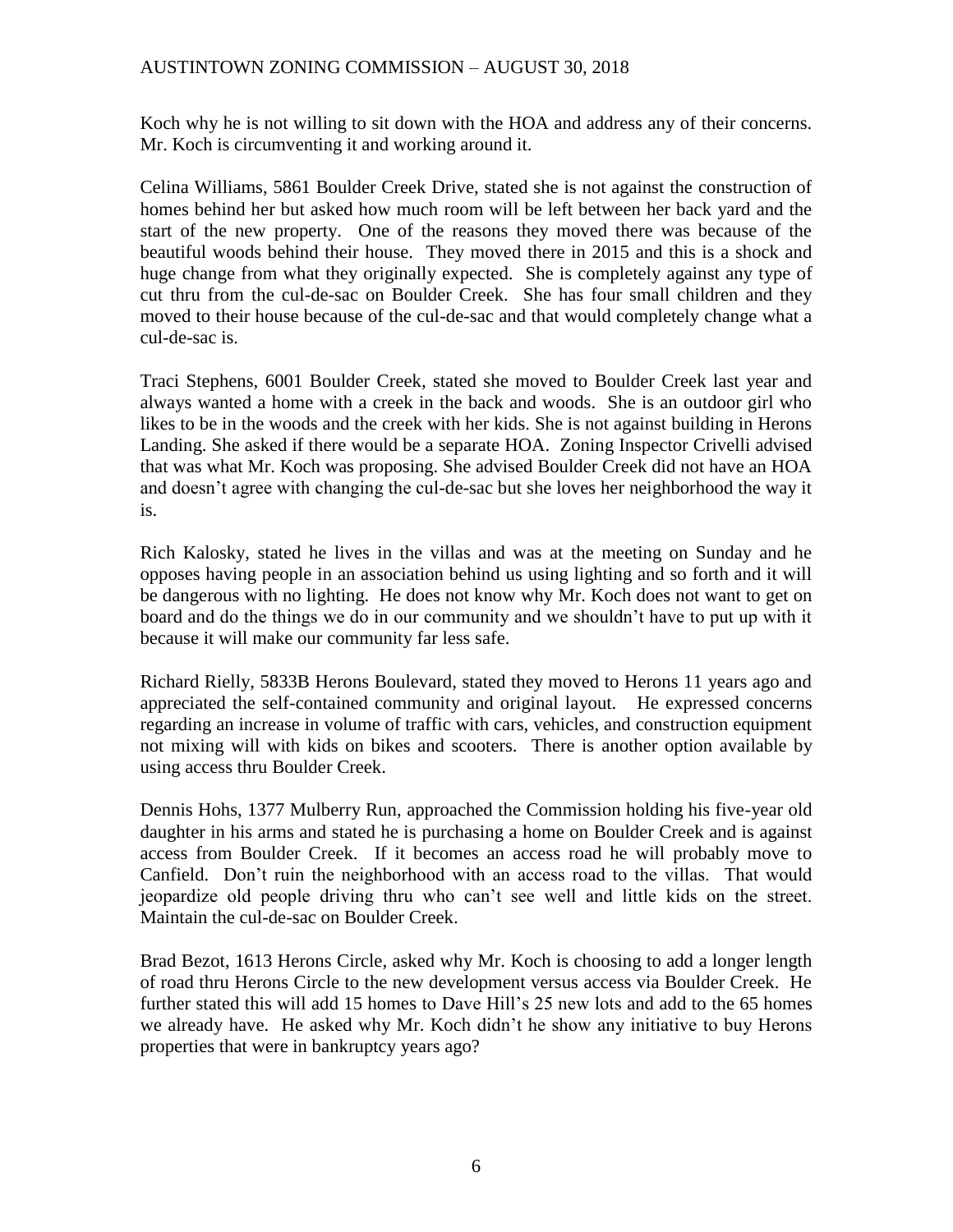Lori Stewart,115 Covington Cove, stated she stands behind everything Kimberly Smrek stated and also in regards to access and the property being behind on taxes. She expressed concern for the safety of families and stated the Landings at Boulder Creek should be tied into Boulder Creek. There are many families and young children in our community and we have only one pool house with recent renovations paid from our HOA fees, which will likely be going up. Having new individuals using our boulevard which already gets littered, and it is amongst community members to clean it up occasionally, any extra traffic thru there is going to grow exponentially with litter, potholes, and everything, we are supposed to maintain. If he wants to build there it should absolutely go thru the established Boulder Creek.

Ms. Stewart advised her father was a well know builder and she visited construction sites watching him put in basements. From an economy standpoint, when the market pulled back is was felt in 2003 and 2004 well before 2008. With the things happening with GM and TJ Maxx it is something everyone needs to look at from an economic stand point. Can we truly sustain putting another 41 homes with a minimum price of \$200,000.00? I don't know if I can necessarily see the growth. That means empty lots sitting there becoming a nuisance. We pay too much money in our HOA fees to see the area go down. Let him build his last 15 houses with access coming from Boulder Creek.

Mr. Stewart stated the other builder should be required to join the HOA. Zoning Inspector Crivelli advised the township has no jurisdiction over HOA's. Ms. Stewart stated this should have never been worked between these two builders. With hardly any one knowing about it as they pushed it underneath or through a crack so none of us would know. I have a huge issue with that as I have grown up here and I have seen most of these houses being built and the basements going in and the Board, Joe Koch, and Dave Hill need to revisit and review this.

Zoning Inspector Crivelli spoke on the importance of homeowner associations and the problem with them fading away over the years and the lack of township jurisdiction to require them. He reviewed problems with other neighborhoods with retention ponds that have no homeowner's association to maintain them.

Ms. Stewart stated we need to look at the feasibility of building 41 more homes, and when they will be built, and if our economy can sustain it as well.

Vincent Smith, 141 Covington Cove, stated he offered no disrespect to Mr. Koch. He is a life-long resident and lives and breathes for Austintown and has four kids. He had the original plan for Herons which was an oval that cannot be connected due to wetlands. There is one way in and one way out which is appealing. Kids play on the street and everyone knows each other. Herons was designed for one neighborhood and one association. The entrance and landscaping are paid by the HOA. It is named Herons Landing. Herons is all one. The request equates to changing the neighborhood. If by example a PUD is assocted with Eastwind, then the entrance should come from Eastwind, not Victory Hill. He has no problem with beautiful homes being built. If they are going to be associated with Boulder Creek then access should not come thru Herons Landing.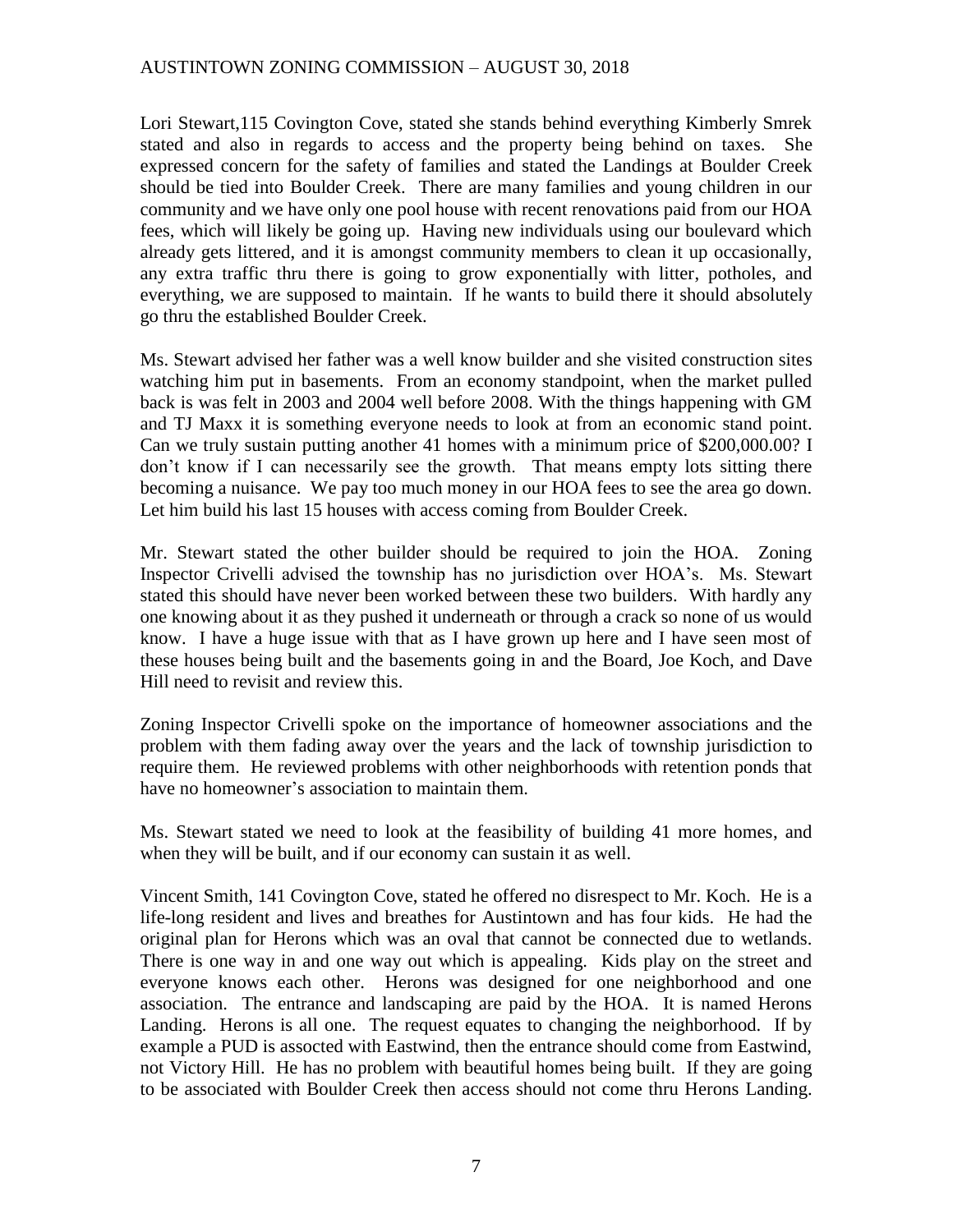The original intent of Herons never included another association or another neighborhood.

No one else in attendance to speak against the request.

Zoning Inspector Crivelli asked Mr. Koch to address questions regarding storm water, sanitary sewer capacity, and the homeowner's association. Mr. Koch stated the sewer was installed around 1994 for the exclusive reason to access the property to allow for a gravity sewer. The wetland became jurisdictional by the Army Corps which changed the overall plan and landscape of all involved. The stormwater all flows downhill away from the Boulder Creek Subdivision. The high spot is across the street from Mr. Hohas house and then it all flows down. The wetlands are part of the storm water management and retaining it and draining off slowly to the bottom of Boulder Creek. There is a 40-foot drop from one end of the subdivision to the other. Drainage will not be an issue unlike Herons where there is wetlands for the residents bordering the property. Retention ponds will be required by Mahoning County to account for rooftops and pavement. The project will be designed and engineered to the specification of Mahoning County sanitary and stormwater regulations.

Regarding the homeowner's association, Mr. Koch stated this is America and it is a democracy and it will be up to the individual homeowners as the development evolves. It will be up to the new clientele to decide and he is not going to impose a homeowner's association. He stated he was never approached by anyone there and he did not want to impose what our concept is on a residential subdivision. He stated he was not aware of the total HOA other then they have one and he thought it was more associated with the villas and condos versus the single-family homes. If the new neighbors are welcomed at the bottom of the street then he sees no reason why they would not want to be part of it. That will be up to the individual home owners.

Ms. Smerk stated they have had several conversations regarding Dave Hill and Joe Koch becoming part of the homeowner's association. They can govern the homeowner's association due to deed restricted lots as initially created from the original plan. The HOA applies the resolutions and Herons Landing is one of the nicest HOA's in Austintown because we are active. We can't govern and restrict a property owner if they are not on a deeded restricted lot or part of the homeowner's association. She described the workings of the villa and condos associations which fall under the master association. It is important that everybody follows the guidelines.

Mr. Koch stated it would be up the homeowners at a given time when the population would be suited to vote to decide if they wish to join. Mr. Smrek stated the homes would need to be constructed on deeded restricted lots like Herons Landing. Mr. Koch stated the warm and fuzzy feeling he gets does not lend one to want to be part of the existing association.

Mr. Latone stated the Commission would take a recess.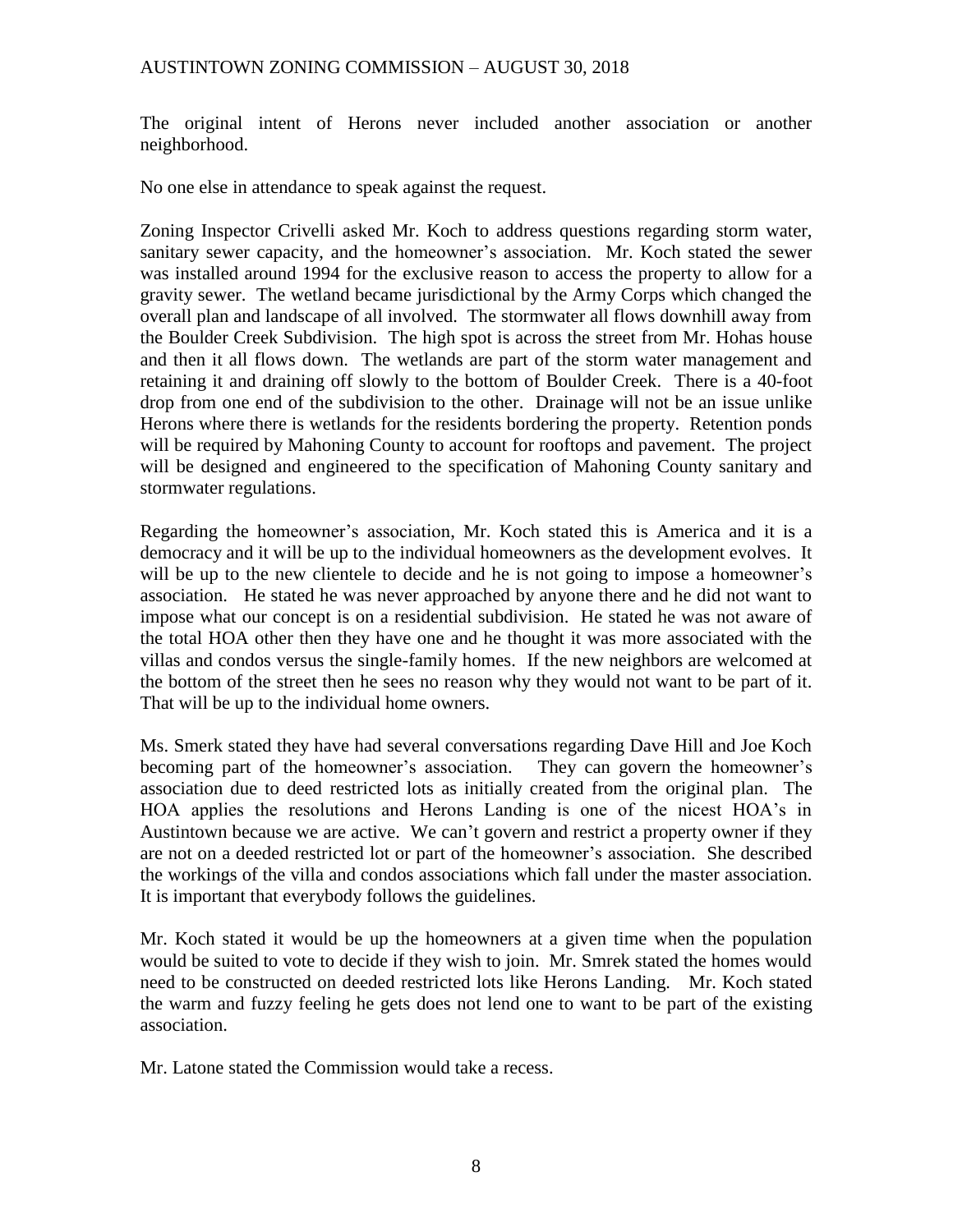The Austintown Township Zoning Commission adjourned at 7:02 P.M.

The Austintown Township Zoning Commission reconvened at 7:14 P.M.

Mr. Latone inquired of Mr. Koch the reasoning of not wanting access from Boulder Creek. Mr. Koch stated the deal with the other developer provides sanitary sewer and coming thru Herons is the path of least resistance for developing. He acknowledged they can come thru from Boulder Creek but you will have the same objections from a different group of neighbors who don't want that and will state they moved into a neighborhood with a cul-de-sac. Mr. Koch referenced the subdivision regulations that will allow access from either sub-division and noted no hearings are required if your meet subdivision and zoning regulations versus a hearing for a PUD. He acknowledged there may be an argument for joining the homeowner's association but that is not the purpose of this hearing.

Mr. Latone asked if he would agree to a continuance to allow for a meeting to see if there is a happy medium on both sides. Mr. Latone acknowledged both Mr. Koch as being an excellent builder and the homeowner's association desire to preserve what they have.

Mr. Koch asked the objective of the meeting. Zoning Inspector Crivelli advised the Commission would like a meeting to occur with Joe Koch, Dave Hill, and Kim Smrek to see if there is any common ground regarding the homeowner's association issue. He referenced Phase 5 as not being part of the current homeowner's association and suggested a meeting of the parties may lead to the possibility that the new phase can join and the proposed PUD could eventually fall under the umbrella of the existing homeowner's association similar to the villa and duplexes at the entrance of Herons Landing.

Mr. Koch agreed to ask for a continuance as long as ultimately this is not part of a condition of approval. Ms. Smrek agreed to meet with Mr. Koch.

Zoning Inspector Crivelli reviewed the process for notice of the continued hearing and suggested anyone who did not receive a notice if he public hearing request one by e-mail or by contacting the zoning office. He also stated all the case documents are public record.

**2018-03-Z-Koch:** Motion by Mrs. Sovik to continue the case for Amendment 2018-03- Z.

Seconded by Mr. Marstellar.

Roll call vote: Mrs. Sovik – Yes; Mr. Marstellar – Yes; Mr. Swogger – Yes; Mr. Shepas – Yes; and Mr. Latone – Yes.

Zoning Inspector Crivelli advised that when the applicant is ready to move forward a continued hearing will be scheduled.